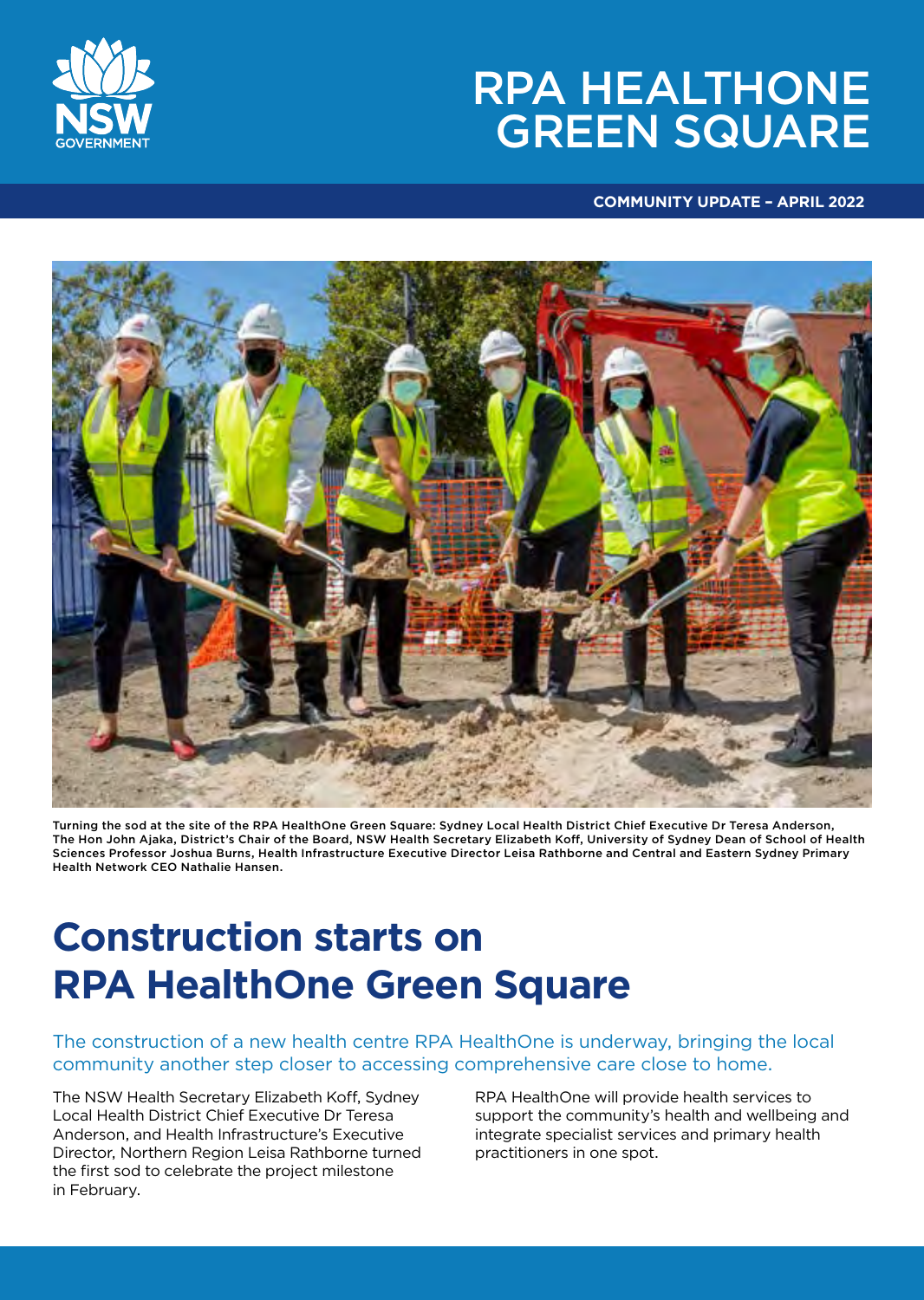

It will focus on early intervention, health promotion and prevention including services that would traditionally be provided in a hospital setting at RPA.

"Sydney Local Health District, in partnership with Health Infrastructure, has been working with the community on the plans for RPA HealthOne," Dr Anderson said.

"Our partnerships with community, primary care and education and training institutes will enable this facility to support private practitioners in the surrounding medical and health neighbourhood, to improve patient care services outside of the hospital system."

In partnership with the University of Sydney, the District has formed an Academic Primary Care Unit to collaborate with community and private primary health care practitioners in the area, such as GPs, nurse practitioners, pharmacists and allied health professionals to help turn evidence-based research into practice.

Ms Koff said the start of the works is a major milestone for the community amid the challenges of COVID-19.

"The COVID-19 pandemic has shown our healthcare system is robust yet flexible and highlighted the importance of continuing to deliver services that our community needs, closer to home," she said.

The purpose-built facility will feature eight consultation rooms, six treatment rooms, a range of meeting rooms and a gymnasium for patient therapy, along with parking for cars, bicycles and a drop off area.



**Construction is now underway at 944 Bourke St**

Located at **944 Bourke Street, Zetland**, close to the Green Square train station, the area is projected to be home to more than 61,000 people by 2031, making it one of the most densely populated neighbourhoods in Australia.

The project is part of a \$100 million NSW Government HealthOne Strategy. RPA HealthOne is expected to be completed in early 2023.

For more information, visit **www.slhd.nsw.gov.au/ RPA/HealthOne** 

#### **See more from the event**

Visit the link below or scan the QR code



**https://vimeo.com/678481530**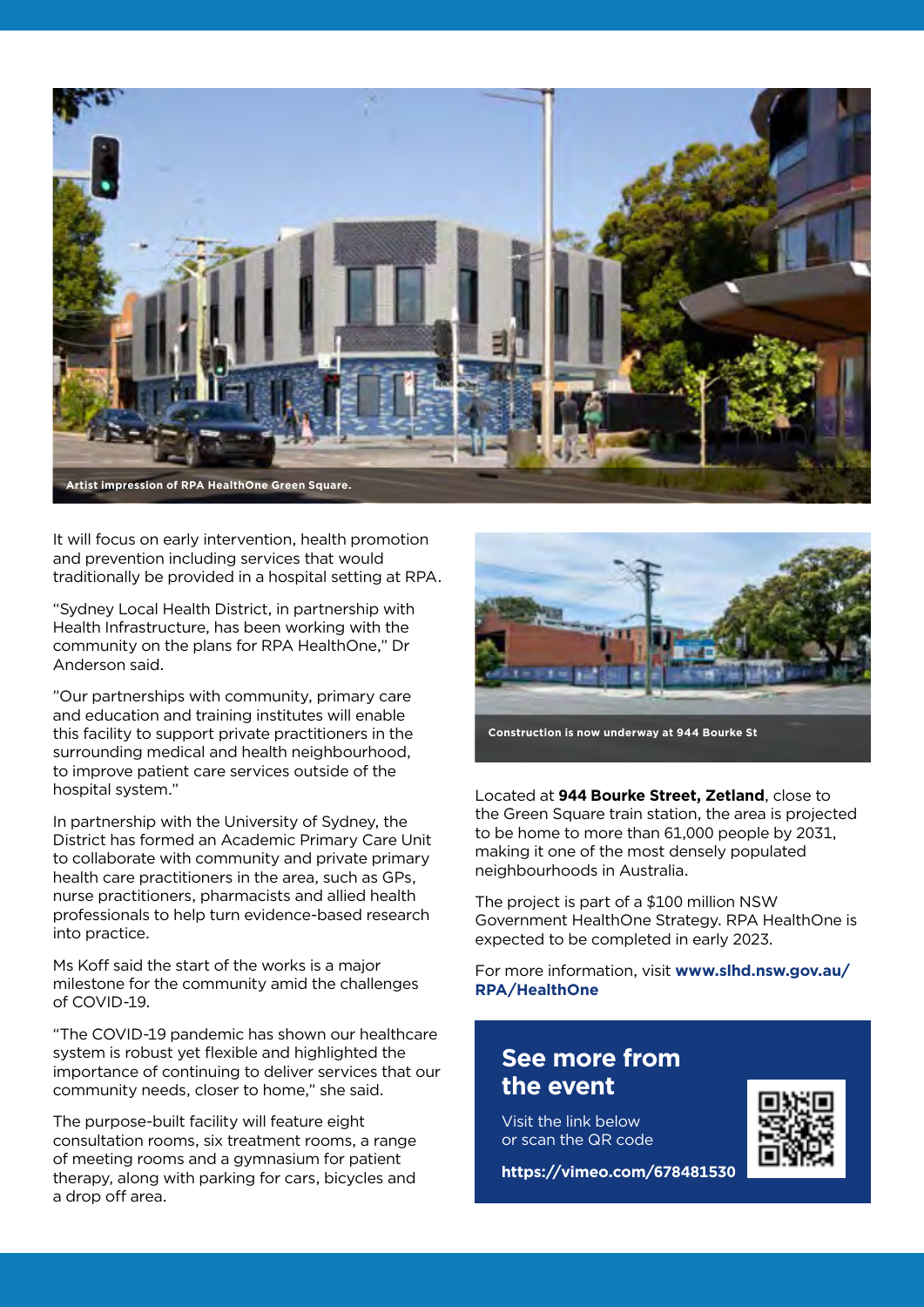### **Extra support on offer for new parents**

Laura Ramos De Carvalho and Rodrigo Nemer are first time parents.

"Our baby Paulo is nine-months-old. He's very smiley. He's outgoing and he loves meeting new people. He loves trees. And, he loves Caroline," Laura said.

That's Caroline Parkee, a Child and Family Health Nurse who has been supporting the family as they tackle the challenges that can come with parenthood.

One of the challenges – having a baby in Sydney on their own. The couple's parents live in Brazil and were unable to fly to Australia during the COVID‑19 pandemic.

Laura was worried not only about Paulo, but her own health.

"I was very anxious about being a new parent and not being with my family. My mum had post-partum depression when she had me, so I was very worried that I would get it too."

Caroline was able to offer advice about Paulo's growth and development and seek additional help for Laura when she needed it.

"I met Laura when her baby was about two weeks old. Laura needed some extra support. She's developed trust with me. I've seen a beautiful change with Laura. She has developed amazingly with her baby and is so much more confident," she said.

Caroline is now based at a **new Child and Family Health Clinic at Zetland** that's opened to cater for the growing number of families who live in the area.

Child and Family Health nurses provide free health, growth and development checks for babies and children from birth to five years at Clinics in 17 different locations in Sydney Local Health District.

The Clinics also offer group sessions and provide information and support about adjusting to parenting, breastfeeding, immunisation, baby and child behaviour, baby feeding and child nutrition, parental wellbeing, play, safety, sleep and crying patterns.

There are three family-friendly clinical consultation rooms and a group room at the new Clinic in Zetland.

"It's very accessible. Our new clinic is perfectly located for families in this area around Green Square, [and] parts of Rosebery and Waterloo. It's in the middle of a park, which is perfect for families,"

Jeanette King, Nurse Unit Manager for Camperdown Child and Family Health Nursing, said.

There are future plans to also provide allied health and community paediatric clinics as well as RPA Antenatal outreach appointments for women expecting a baby.

The new Clinic is in the Tote Building, 100 Joynton Ave, Zetland. To book an appointment with a Child and Family Health Nurse, please call the Child Health Information Link (CHIL) on 9562 5400, Monday to Friday, 830am-4pm.



**Laura with baby Paulo and Child and Family Health Nurse Caroline Parkee at the new Zetland clinic.**



**The new Child and Family Health Clinic is located in the Tote Building at 100 Joynton Ave, Zetland.**